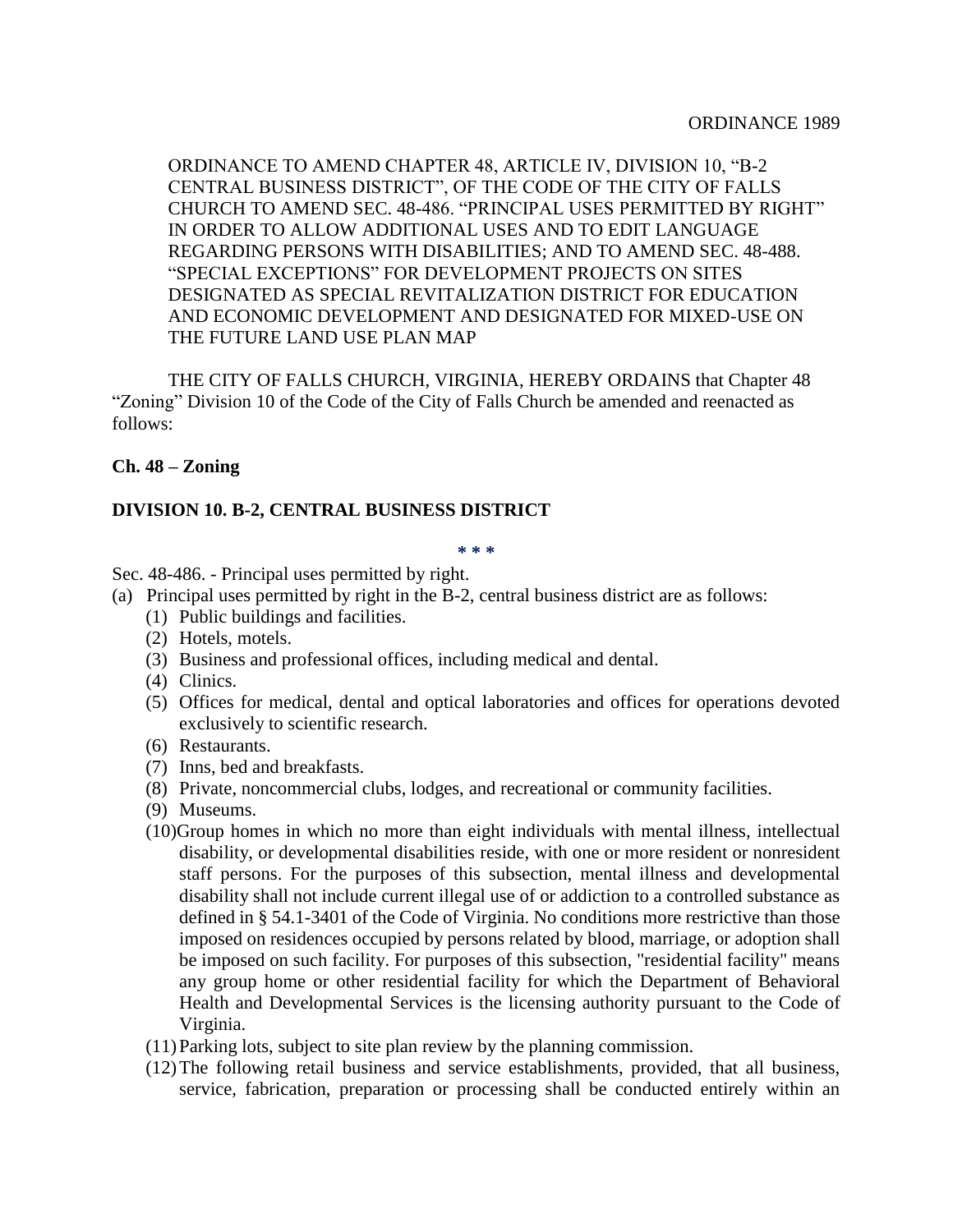enclosed building, and that all goods shall be only for retail sale on the premises: Food stores and beverage stores, drugstores, bakeries, confectioneries, self-service laundries, laundry or cleaning depots, shoe repair shops, barbershops or beauty salons, clothing stores, variety stores, gift shops, studios, banks, antique shops, jewelry stores, florists, photo shops, music stores, bookstores or stationery stores, appliance store, office equipment store, furniture store, hardware store, garden supply stores, mortuaries, department stores, theaters and any other retail and service uses determined by the zoning administrator to be consistent with uses permitted in this subsection.

- (13) Mixed-use redevelopments, as permitted and regulated in article V, division 5 of this chapter.
- (b) In addition to uses permitted by subsection 48-486(a) above, the following uses are permitted by-right on sites that are located in the B-2, central business district and in areas designated "Special Revitalization District for Education and Economic Development" on the Future Land Use Plan Map:
	- (1) Elementary and secondary schools, up to seven stories in height, parks and playgrounds.
- (c) When an applicant who is either the owner, or has the written consent of the owner, of a property, has applied for and obtained city council approval for a Special Exception Entitlement (SEE) as permitted by Section 48-488.B below, then all uses on the site, including by-right uses, will be controlled by and as specified in that Special Exception Entitlement. By-right uses not specified in the SEE shall not be permitted after such approval.

\* \* \*

Sec. 48-488. Special Exceptions. A. Generally

The city council may, by special exception, modify the requirements of this division, for the B-2, central business district, to allow:

- (1) *Single-story commercial development.* Single-story commercial development or a 500 square foot or greater expansion of an existing single-story commercial use; or
- (2) *Residential development within mixed-use development projects.* The following shall also apply to the residential special exception:
	- a. A height bonus of up to 40 feet may be granted by the city council if the city council determines that the project is exemplary in terms of conformance with the criteria in section  $48-90(d)(1)$  and  $(2)$ , and the bonus shall significantly assist in conformance with section  $48-90(d)(2)$  and (3). Maximum height shall not exceed 115 feet. The height of all structures within a special exception project that abut an R district must be tapered to the district, taking into consideration the height of existing buildings in that area. The upper stories of structures should be stepped back to be compatible with the maximum by-right height permitted within the B district in which the structure will reside.
	- b. A height bonus of up to 40 feet may be granted by the city council for certain preferred uses. Maximum height shall not exceed 115 feet. These uses must be located on the primary street frontage portion of the structures. These uses may include, but are not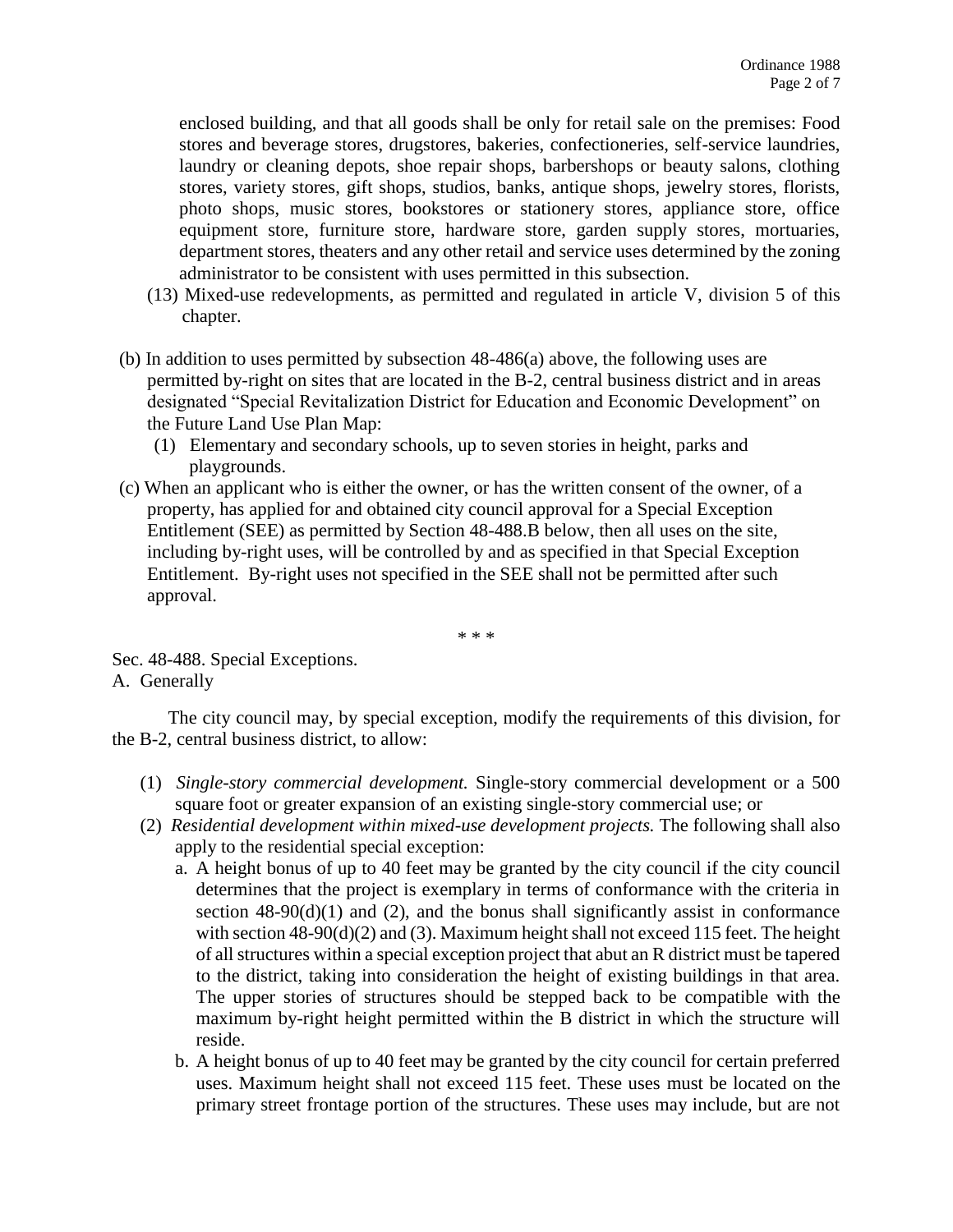limited to, entertainment uses, health clubs open to the public, theaters, art galleries, antique stores, clothing stores, and restaurants with outdoor dining facilities, and will be incorporated into the special exception conditions. The height of all structures within a special exception project that abut an R district must be tapered to be compatible with the maximum heights permitted in the buildings in that area. The upper stories of structures should be stepped back to be compatible with the maximum by-right height permitted within the B district in which the structure will reside.

- c. The city council may identify certain uses that will not be encouraged in the primary street frontage portion of the first floor of the required commercial component for each application. These uses may include, but are not limited to, travel agencies, insurance agencies, nail salons, laundromats, mortuaries, and offices for financial advisers, consultants, dentists, doctors and realtors.
- d. The retail component of projects, if any, shall be located adjacent to major thoroughfares or designated shopping streets on the first or second floor of structures, but may extend to upper floors.
- e. All structures containing residential uses shall be a minimum of four stories in height.
- (3) A height bonus of up to 40 feet may be granted by the city council for projects composed solely of commercial uses. Maximum height shall not exceed 115 feet. The height of all structures within a special exception project that abut an R district must be tapered to be compatible with the maximum heights permitted in the abutting R district, taking into consideration the height of existing buildings in the area. The upper stories of structures should be stepped back to be compatible with the maximum buy-right height permitted within the B district in which the structure will reside.

Additional criteria and requirements applying to special exceptions shall be as set forth in section 48-90(f).

B. Special Revitalization District for Education and Economic Development

Properties in areas designated "Special Revitalization District for Education and Economic Development" and designated for mixed-use development on the Future Land Use Plan Map may be the subject of a two-step process, as set forth below: (1) a Special Exception Entitlement to determine the layout, heights and general uses; and (2) a Special Exception Site Plan which shall function as any other special exception and site plan approved under the zoning ordinance and which will establish final design. When a Special Exception Entitlement has been approved for a property, development on that property can proceed only after a Special Exception Site Plan has been approved.

- (1) Special Exception Entitlement Elements: A Special Exception Entitlement may be sought and approved for a site of five (5) acres or more and shall define land uses, height, transportation, public facilities, utilities and infrastructure for the project and shall govern future Special Exception Site Plan approval(s) for the site. All Special Exception Entitlements shall include the following elements:
	- a. Density. Density in the "Special Revitalization District for Education and Economic Development" will not be limited, per se, but approved densities will be consistent with guidance in the City's Comprehensive Plan.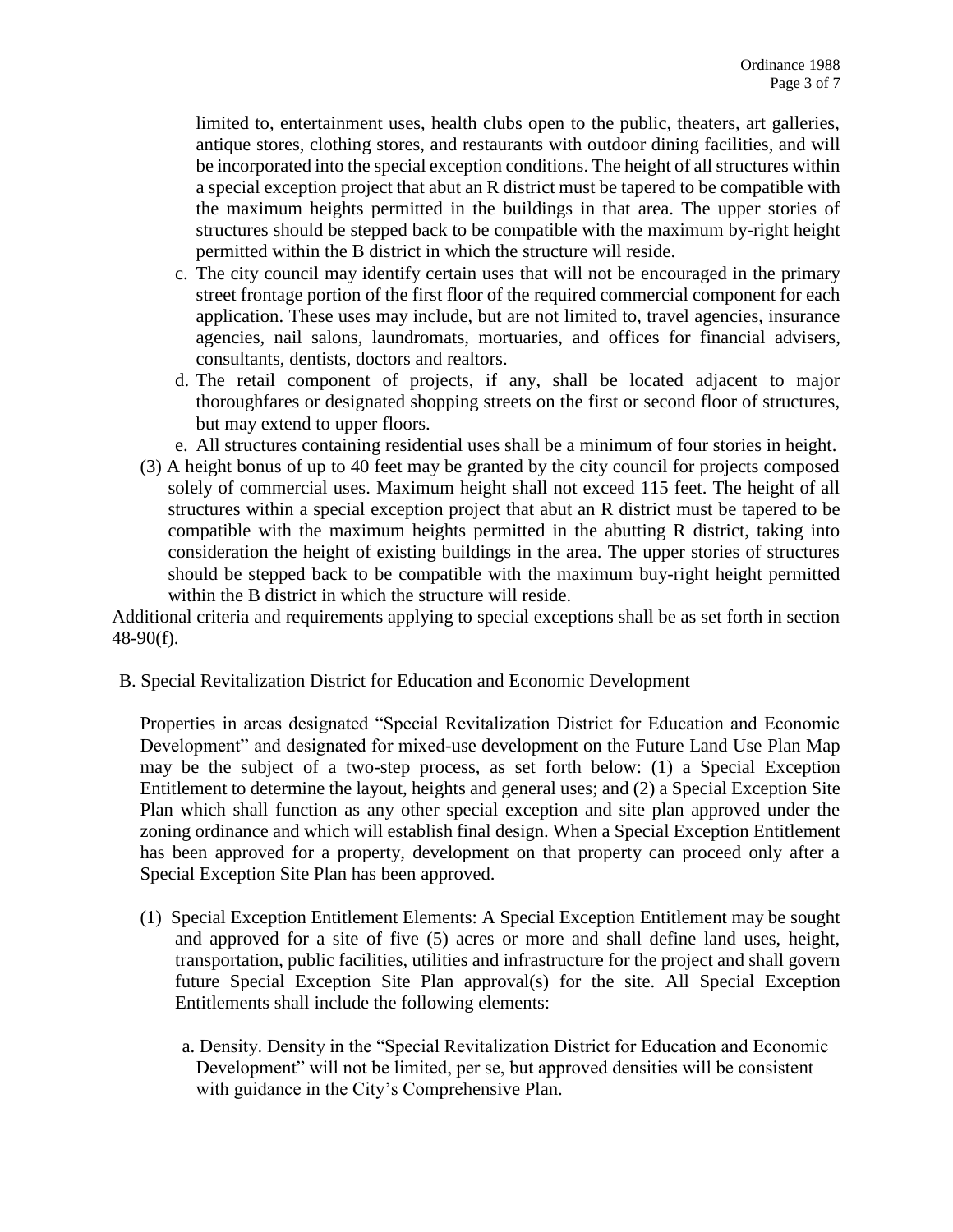- b. Use. Office, Hotel, Retail, and Multifamily Residential uses may be permitted where the city council finds that significant commercial (retail, office or hotel) uses are included in the project and where the residential uses contribute significant positive net revenue benefits, build community, and help achieve the goals and strategies of the "Special Revitalization District for Education and Economic Development" and related plans and policies,
- c. Building Height. Building heights and massing should vary over the site, be compatible with adjacent schools or other uses and allow for higher building heights adjacent to arterial roads and nearby commercial development, up to a maximum height of fifteen (15) stories, not including mechanical penthouses. Penthouses may exceed the height limits provided they are set back from the building edge a distance equal to their height.
- d. Parking: As part of Special Exception Entitlement approval, minimum parking requirements may be reduced or modified (Sec. 48-970), provide for shared parking arrangements (Sec. 48-971) and off-site parking agreements (Sec. 48-972). Additional reductions may be approved for provision of exemplary non-motorized vehicular options or other transportation demand management elements. Above ground structured parking must be wrapped or otherwise screened from view.
- (2) Special Exception Entitlement Applications: The following information shall be provided as part of the SEE application:
	- a. Statement of Justification including how the project will further the goals of the "Special Revitalization District for Education and Economic Development" and be consistent with the Comprehensive Plan, Future Land Use Plan Map, and any sitespecific studies.
	- b. Current aerial photograph of the site with surrounding uses within a distance of 400 feet of the site boundary to show context
	- c. Plot and location plan(s) at  $1'' = 20'$  scale (unless an alternate scale is approved by the city) showing:
		- (1) Dimensions and site area;
		- (2) Topography at two-foot contour intervals;
		- (3) Utilities and Infrastructure: Locations and descriptions of all existing underground and aerial utilities within or on the periphery of the site and streets serving the site and all proposed infrastructure that will be necessary to serve the proposed uses and the site;
		- (4) Proposed Structures: Locations, gross floor area and heights (stories and feet) of all proposed structures, and all uses to be contained therein including the type of commercial and gross floor area, the number of residential units and the number of hotel rooms and parking locations and extent;
		- (5) Interim Uses: If the applicant desires to make interim uses of any portion of the site prior to final SESP approval, the extent and nature of such uses shall be included in the plot and location plan(s) and other submission;
		- (6) Transportation and Street Plan: Proposed street layout including general location and dimensions, connections to existing streets or to those existing or proposed on adjacent properties, ownership of existing and proposed streets, sidewalks, curb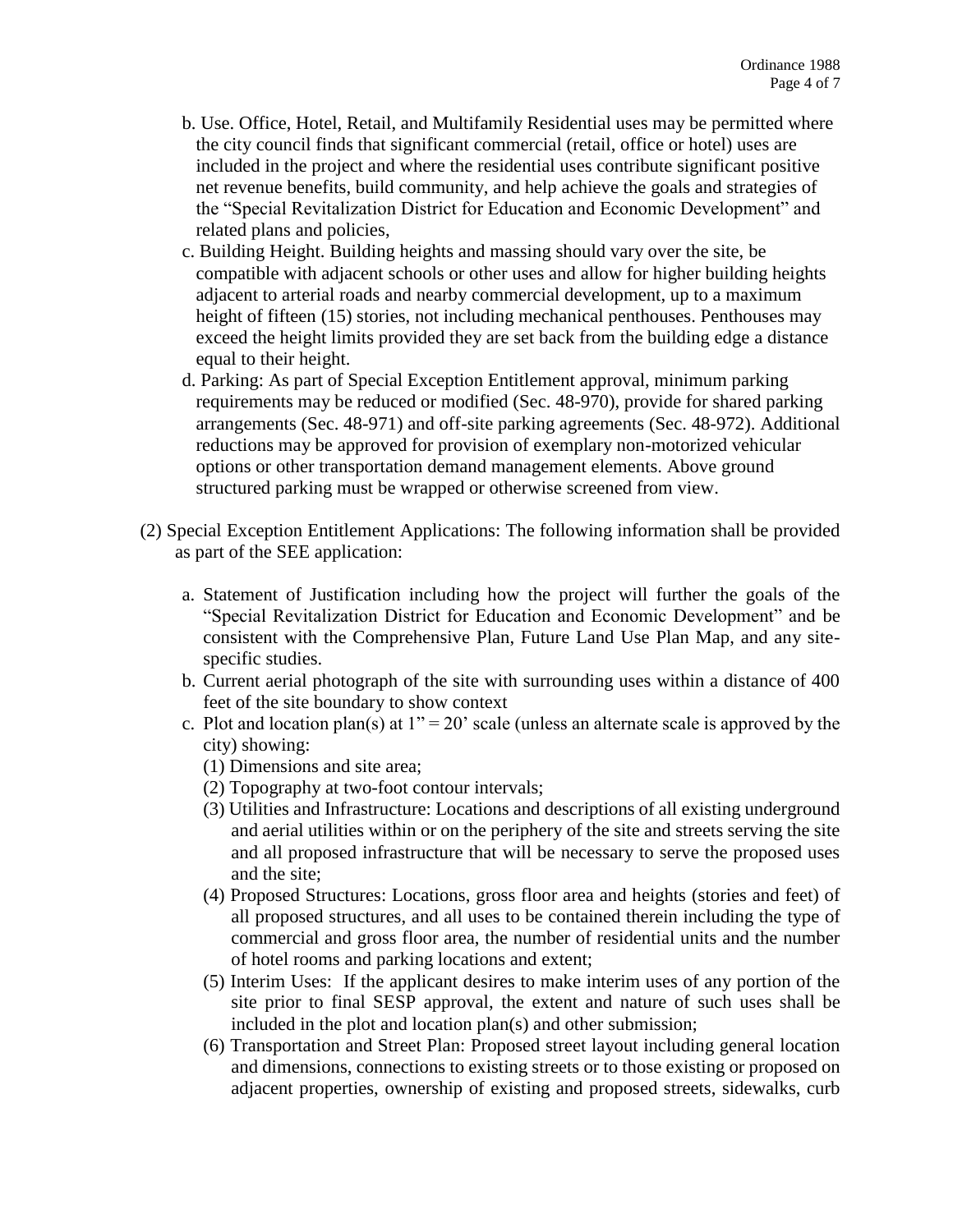cuts, and bus and transit facilities;

- (7) Open Space and Recreation: General location and dimensions of proposed open space including but not limited to parks, plazas and common open space, and any proposed recreational facilities (type, number square feet);
- (8) Adjacent roadway median strips and existing and proposed median openings for vehicular access;
- (9) Adjacent Sites: Outline of block faces and structures on adjacent contiguous sites and across adjacent streets, with curb cuts for garage entrances and loading docks shown.
- d. Conceptual landscape master plan providing a general description and location of landscape elements, including streetscape elements, plazas, parks, and common open space.
- e. Phasing Plan: If the project is expected to be developed in phases, or to be divided in parcels that can be individually built, then the applicant shall provide the following information:
	- 1. Proposed timing of construction (as related to construction of phases or parcels) for each element that ensures that commercial uses will be constructed.
		- (a) Proposed gross floor area, number of dwelling units or number of hotel rooms to be included in any phase or parcel for each use;
		- (b) Proposed parking to be included in any phase or parcel for each use and phasing plan for construction of parking;
		- (c) Parking shall be provided for each use at or prior to occupancy of each building.
- f. A statement of any proposed variances, waivers and modifications to zoning regulations or adopted city plans and policies.
- g. Special Exception Entitlement Review: The Special Exception Entitlement review process will include review by staff and, concurrently, circulation to the Planning Commission and any other relevant boards or commissions, who will provide recommendations to the City Council for its consideration. Review of the Special Exception Entitlement shall consist of 1) referral of the application by city council to boards and commissions, 2) staff review and review by the planning commission and any other boards and commissions to whom the city council refers the application and 3) approval by council.
- h. Special Exception Entitlement Approval: The city council shall approve a Special Exception Entitlement and may modify the requirements of this division to allow height above the limits set forth in section 48-1101 and residential uses within a mixed-use development project. The approval and any modifications to Zoning Ordinance requirements shall be based on a finding that the project substantially achieves the goals of the "Special Revitalization District for Education and Economic Development" and is consistent with the Comprehensive Plan and with the recommendations of any site-specific studies. The city council may adopt conditions as part of its approval to ensure that the project will meet these standards.
- i. Effect of Special Exception Entitlement Approval: Once approved by city council, the Special Exception Entitlement will govern all uses on the site, and the height, location, uses, transportation, utilities and infrastructure to be allowed under Special Exception Site Plans approved for the property. No other use shall be permitted on the site after such approval, including uses permitted by-right in the B-2 zoning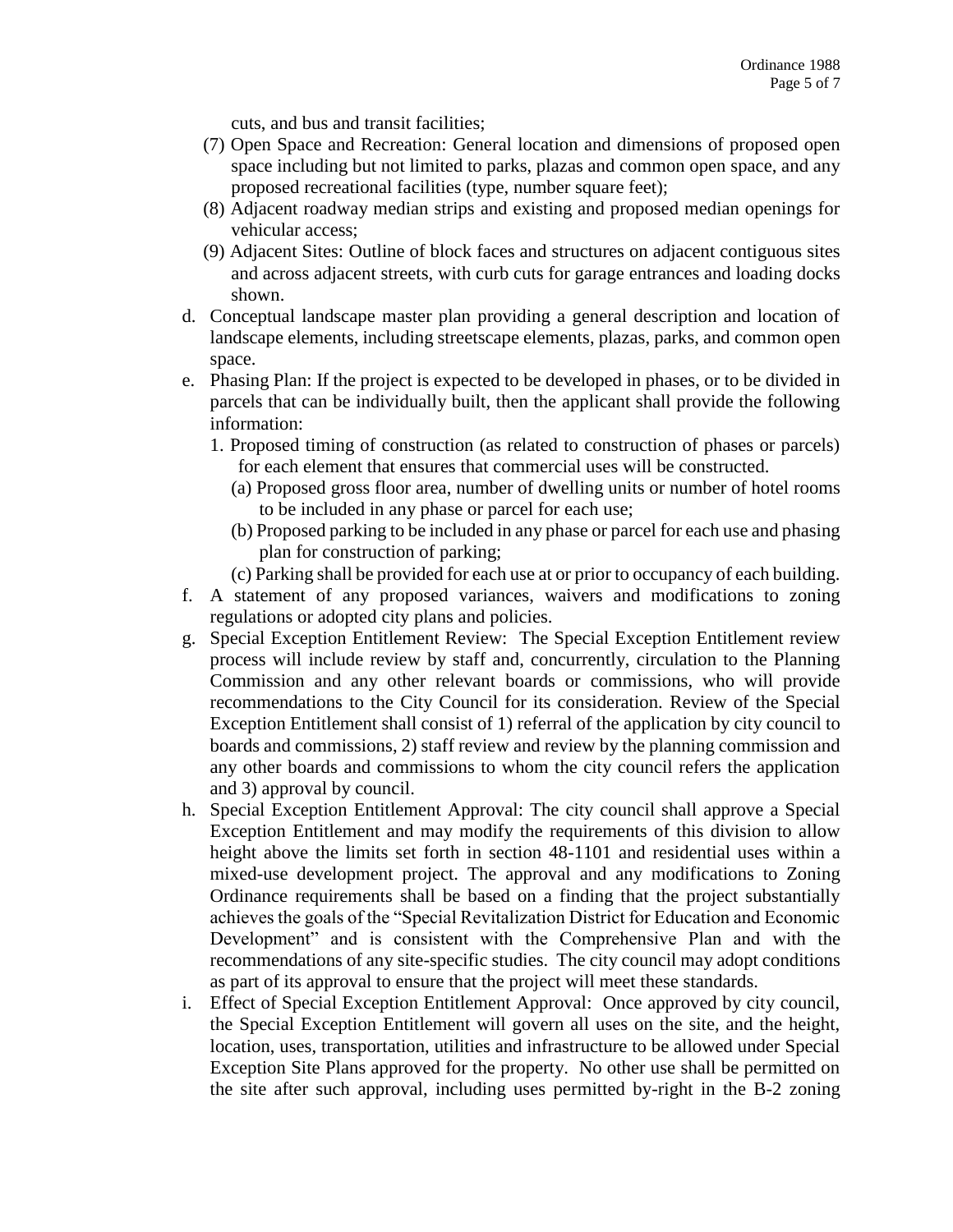district, except those expressly permitted by the Special Exception Entitlement. Amendments to an approved SEE shall be treated, procedurally, the same as a new application, should rely on prior approvals and meet the standards of the zoning ordinance. Once a Special Exception Entitlement has been approved, application may be made for a Special Exception Site Plan (SESP) that is consistent with the Special Exception Entitlement, including any amendments that are approved by the city council.

- (3) Special Exception Site Plan Requirements: The Special Exception Site Plan process is intended to result in approval that is equivalent to a site plan as called for in 48-1134.
	- a. Special Exception Site Plan Elements: The elements of the Special Exception Site Plan shall comply in all respects with the Special Exception Entitlement, as approved, except to the extent the applicant seeks an amendment to that Special Exception Entitlement. A Special Exception Site Plan may be sought and approved for all or any phase identified in the approved Special Exception Entitlement.
	- b. Special Exception Site Plan Application: An application for a Special Exception Site Plan shall include:

1. Relevant parts of the approved Special Exception Entitlement.

2. All materials listed in Section 48-1137 of this Ordinance, provided that any waiver pursuant to Section 48-1138 may be approved by the city manager, after making the finding required by that section.

3. A Preliminary Survey as called for by Section 48-1135.

- c. Special Exception Site Plan Review: Review of the Special Exception Site Plan shall consist of 1) referral of the application by city council to boards and commissions, 2) staff review and review by the planning commission and any other boards and commissions to whom the city council refers the application and 3) approval by council. The elements approved through the Special Exception Entitlement are not subject to reversal or modification through the SESP process, except upon application by the applicant and approval by city council.
- d. Special Exception Site Plan Approval:
	- 1. The Special Exception Site Plan will be approved or denied by the city council based on the recommendations from the staff and boards and commissions and the considerations set forth in Section 48-1141 for approval of site plans as well as the criteria in Section 48-90. Denial shall not be based on elements previously approved in the Special Exception Entitlement. The approved project shall meet all requirements of the zoning ordinance unless specific waivers or modifications are enacted. Any waivers or modifications (but not variances) to particular requirements that are permitted under the zoning ordinance to be made by any entity may be made by the city council. Amendments to an approved SESP shall be treated, procedurally, the same as a new application, should rely on prior approvals and meet the standards of the zoning ordinance.
	- 2. The city council may impose other requirements as set forth in Section 48-1140 and may modify zoning ordinance requirements where it finds that doing so will better achieve the goals and objectives of the "Special Revitalization District for Education and Economic Development". The city council may adopt conditions as